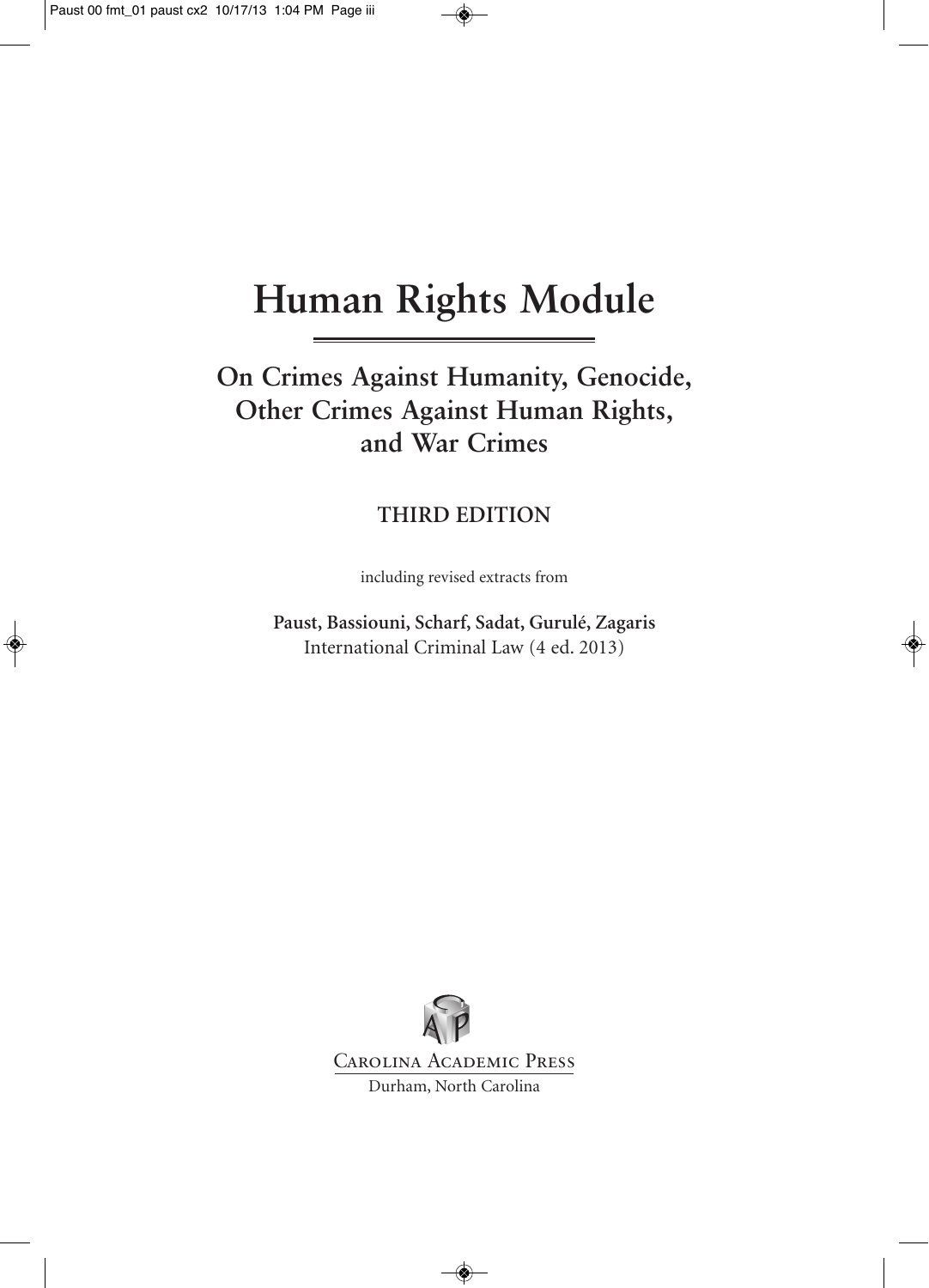Copyright © 2014 Jordan J. Paust, M. Cherif Bassiouni, Michael Scharf, Leila Sadat, Jimmy Gurulé, Bruce Zagaris All Rights Reserved

> ISBN 978-1-61163-498-3 LCCN 2013946722

Carolina Academic Press 700 Kent Street Durham, NC 27701 Telephone (919) 489-7486 Fax (919) 493-5668 www.cap-press.com

Printed in the United States of America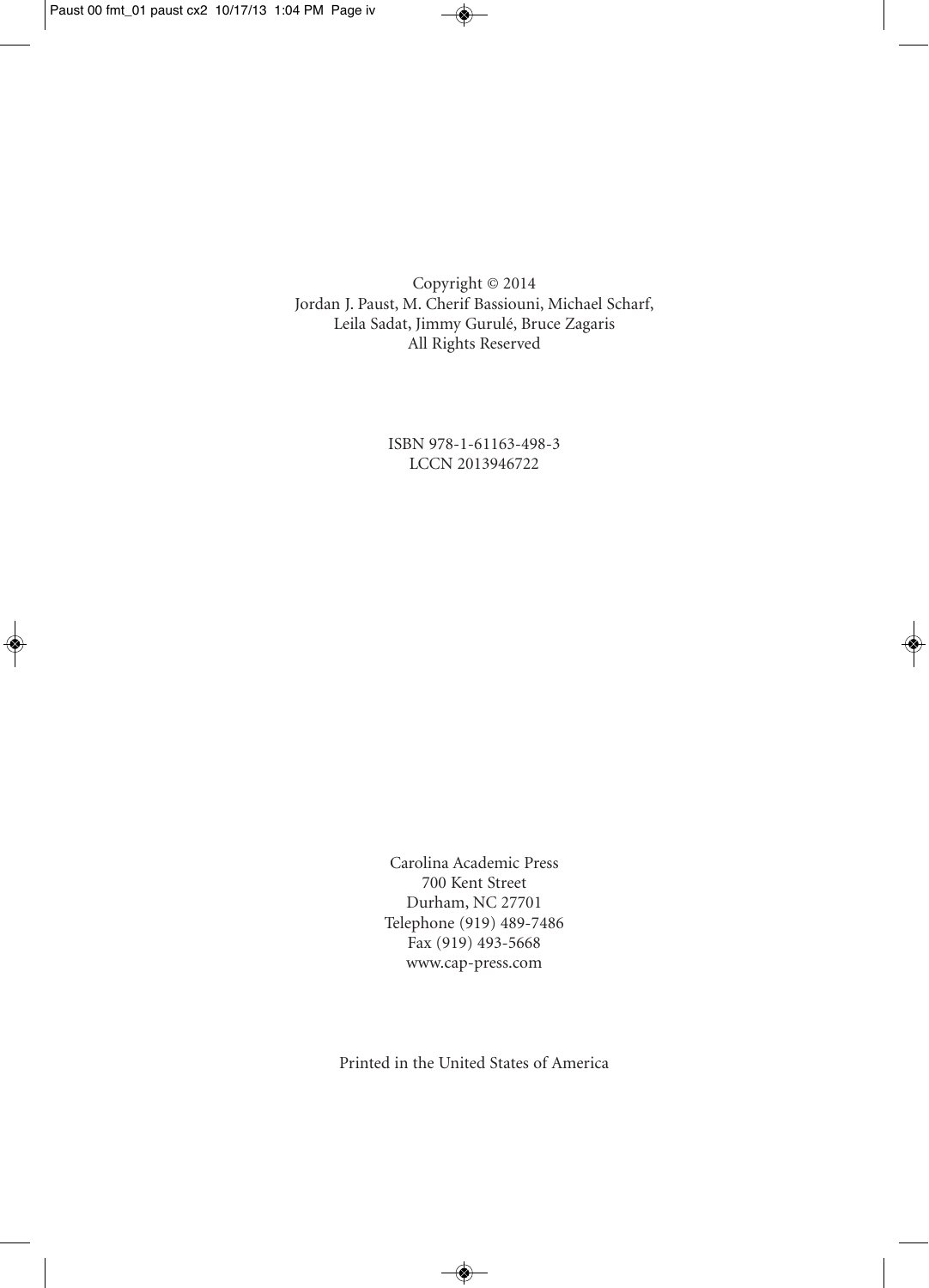# **Contents**

| PART ONE · CASES AND MATERIALS                                      | $\,1$          |
|---------------------------------------------------------------------|----------------|
| Chapter 1 · Human Rights Law                                        | $\mathfrak z$  |
| Section 1 Nature and Sources of International Law                   | $\mathfrak{Z}$ |
| Introduction                                                        | $\mathfrak{Z}$ |
| A. Obligatio Erga Omnes and Jus Cogens                              | 5              |
| Human Rights Committee, General Comment on Issues                   |                |
| Relating to Reservations Made Upon Ratification or Accession        |                |
| to the Covenant and Optional Protocols, U.N. Doc.                   |                |
| CCPR/c/21/rev.1/add.6, General Comment No. 24, Para. 8              |                |
| (Nov. 2, 1994).                                                     | 5              |
| Johann Bluntschli, Modern Law of Nations of Civilized States (1867) | 6              |
| Note                                                                | 6              |
| B. Additional Consideration of Customary International Law          | 6              |
| Jordan J. Paust, Customary International Law: Its Nature,           |                |
| Sources and Status as Law of the United States 12 Mich.             |                |
| J. Int'l L. 59, 63–74 (1990), revised in International Law          |                |
| as Law of the United States 4-7 (2 ed. 2003)                        | 6              |
| C. Constitutional Bases and Status                                  | 8              |
| Jordan J. Paust, International Law as Law of the United States 7-14 |                |
| (2 ed. 2003)                                                        | $\,8\,$        |
| Historic Reach of the Law of Nations                                | 9              |
| Forms of Incorporation of International Law                         | 10             |
| <b>Notes</b>                                                        | 12             |
| Ex parte Quirin, 317 U.S. 1, 27-30 (1942)                           | 13             |
| Note                                                                | 14             |
| The War Crimes Act, 18 U.S.C. § 2441 (2006)                         | 14             |
| Note                                                                | 17             |
| Section 2 Individual Responsibility                                 | 17             |
| An Introduction to General Types of Responsibility                  | 17             |
| Resolution of 1781, 21 Journals of the Continental Congress         |                |
| 1136-37                                                             | 17             |
| Opinion and Judgment of the International Military Tribunal at      |                |
| Nuremberg, (October 1, 1946)                                        | 18             |
| Principles of the Nuremberg Charter and Judgment, Formulated        |                |
| by the International Law Commission, and adopted by G.A.            |                |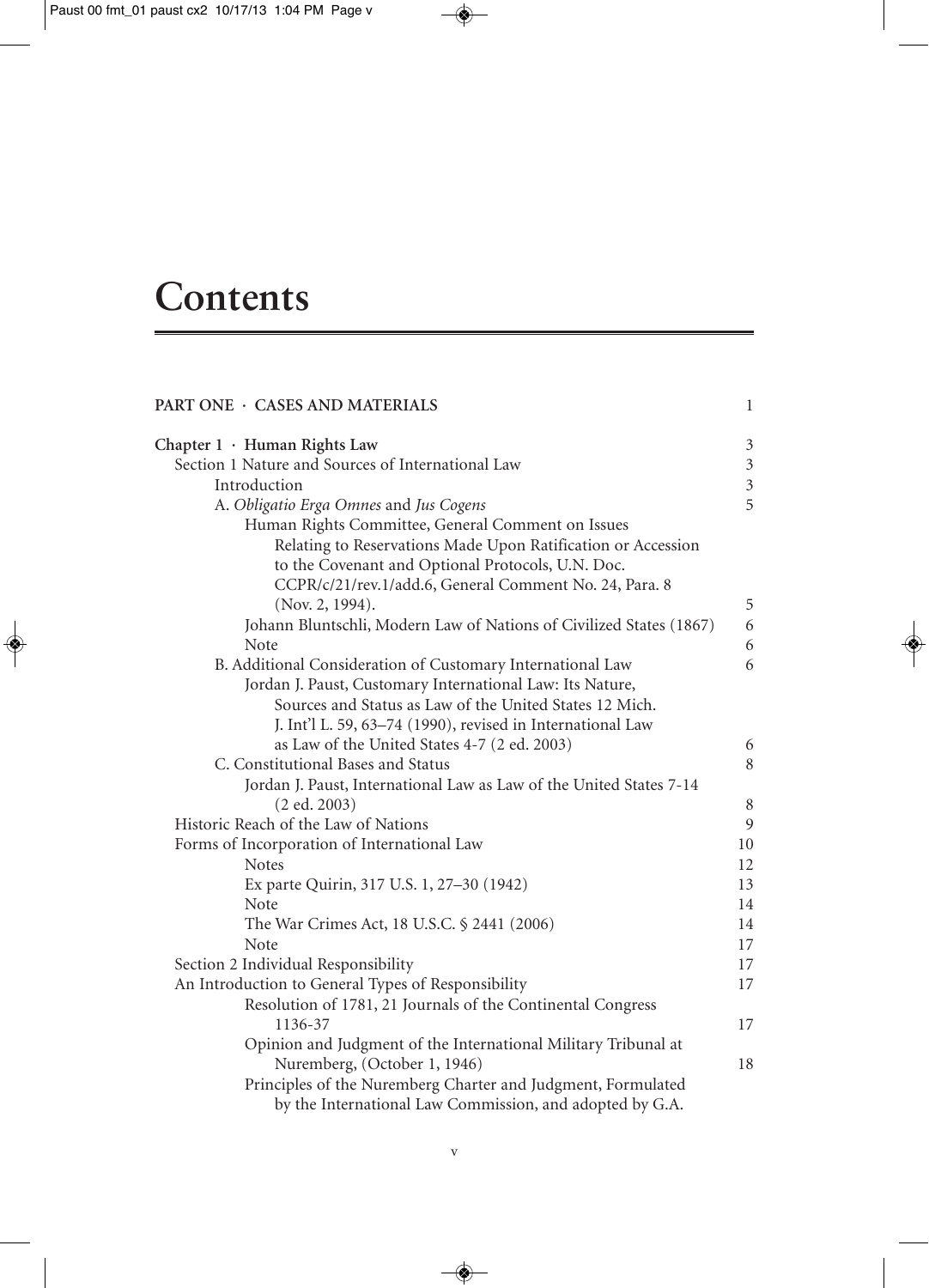#### vi CONTENTS

| Res. 177 (II)(a), 5 U.N. GAOR, Supp. No. 12, at 11-14,                       |    |
|------------------------------------------------------------------------------|----|
| para. 99, U.N. Doc. A/1316 (1950)                                            | 19 |
| Report of the Secretary-General Pursuant to Paragraph 2 of Security          |    |
| Council Resolution 808 (1993) paras. 52-59, U.N. Doc.                        |    |
| S/25704 (3 May 1993)                                                         | 20 |
| The Prosecutor v. Blagojevic & Jokic, IT-02-60-T (Trial Chamber,             |    |
| Judgement on Motions for Acquittal Pursuant to Rule 98 bis)                  |    |
| (5 April 2004)                                                               | 21 |
| Notes and Questions                                                          | 22 |
| Section 3 General Human Rights                                               | 28 |
| A. The United Nations Charter                                                | 29 |
| B. The International Covenant on Civil and Political Rights                  | 30 |
| C. The American Declaration and O.A.S. Charter                               | 32 |
| D. Torture and Other Inhumane Acts                                           | 33 |
|                                                                              |    |
| Convention Against Torture and Other Cruel, Inhuman or                       |    |
| Degrading Treatment or Punishment, Dec. 10, 1984, 1465<br><b>U.N.T.S. 85</b> |    |
|                                                                              | 33 |
| Questions                                                                    | 33 |
| E. Race Discrimination                                                       | 42 |
| 1. General Discrimination                                                    | 42 |
| International Convention on the Elimination of All Forms of                  |    |
| Racial Discrimination, 660 U.N.T.S. 195                                      | 42 |
| Question                                                                     | 42 |
| 2. Apartheid                                                                 | 43 |
| International Convention on the Suppression and Punishment                   |    |
| of the Crime of "Apartheid," done in New York, Nov. 30, 1973,                |    |
| 1015 U.N.T.S. 243                                                            | 43 |
| Notes and Questions                                                          | 43 |
| F. Hostage-Taking                                                            | 43 |
| International Convention Against the Taking of Hostages, 1316                |    |
| U.N.T.S. 205 (1979)                                                          | 43 |
| Questions                                                                    | 43 |
| Security Council Resolution Condemning Hostage-Taking,                       |    |
| U.N. S.C. Res. 579 (1985)                                                    | 44 |
| G. Disappearances                                                            | 44 |
| Inter-American Convention on the Forced Disappearance                        |    |
| of Persons, done in Belen, Brazil, June 9, 1994                              | 45 |
| Questions                                                                    | 45 |
| The Velásques Rodríguez Case, Inter-Am. Ct. Hum. Rts.,                       |    |
| Judgment (29 July 1988)                                                      | 46 |
|                                                                              |    |
|                                                                              |    |
| Chapter 2 · Crimes Against Humanity                                          | 49 |
| Fictional Introductory Problem                                               | 49 |
| Burundi v. Bagosora, Indictment # 3-19-97, in the Trial Court                |    |
| of Burundi                                                                   | 49 |
| Motion to Dismiss the Indictment                                             | 50 |
| Section 1 Nuremberg and Earlier                                              | 50 |
| The Prosecutor v. Akayesu, ICTR-96-4-T (2 Sept. 1998)                        | 51 |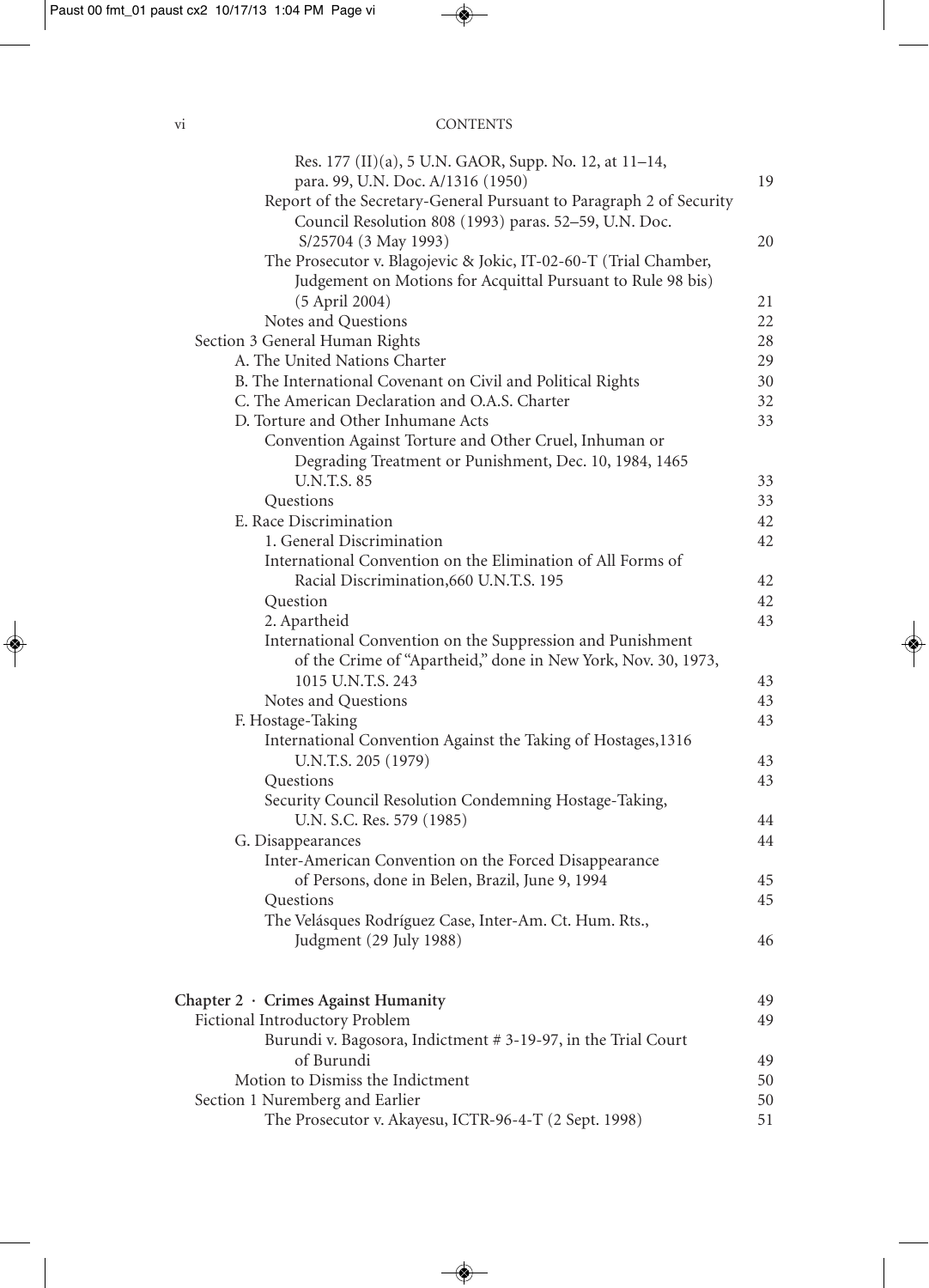| <b>CONTENTS</b> | <br>V11 |
|-----------------|---------|
|                 |         |

| Report of Justice Robert H. Jackson to the President of the           |     |
|-----------------------------------------------------------------------|-----|
| United States, released June 7, 1945                                  | 52  |
| International Military Tribunal at Nuremberg, Indictment Number 1     | 53  |
| Judgment of the International Military Tribunal at Nuremberg (1946)   | 55  |
| <b>Notes</b>                                                          | 55  |
| Control Council Law No. 10, art. $II(1)(c)$ (1945)                    | 56  |
| Telford Taylor, Final Report to the Secretary of the Army on the      |     |
| Nuernberg War Crimes Trials Under Control Council Law                 |     |
| No. 10, at 64–65, 69, 224–226 (1949)                                  | 56  |
| United States v. Altstoetter, et al. ("The Justice Case")             | 58  |
| Notes and Questions                                                   | 59  |
| Section 2 Eichmann Trial (Israel)                                     | 62  |
| The Attorney General of the Government of Israel v. Adolf,            |     |
| the Son of Karl Adolf Eichmann, Criminal Case No.                     |     |
| 40/61 (1961)                                                          | 62  |
| Attorney General of Israel v. Eichmann, Israel, Supreme Court         |     |
| 1962, 36 Int'l L. Rep. 277, 277-78, 287-89, 294-97, 304 (1968)        | 63  |
| Notes and Questions                                                   | 66  |
| Section 3 Barbie, Touvier and Papon Trials (France)                   | 67  |
| Matter of Barbie                                                      | 67  |
| Notes and Questions                                                   | 73  |
| Matter of Touvier                                                     | 74  |
| Leila Sadat Wexler, The Interpretation of the Nuremberg               |     |
| Principles by the French Court of Cassation: From Touvier             |     |
| to Barbie and Back Again, 32 Colum. J. Transnat'l. L. 289,            |     |
| 347-56, 358-62, 366-67, 379-80 (1994)                                 | 74  |
| New French Criminal Code                                              | 80  |
| Notes and Questions                                                   | 80  |
| Section 4 Mugesera Case (Canada)                                      | 81  |
| Mugesera v. Canada 2005 SCC 40 (S. Ct. Canada 2005), 2 S.C.R. 100     | 81  |
| Note                                                                  | 85  |
| Section 5 Newer International Prosecutions                            | 86  |
| A. The International Criminal Tribunals for the Former Yugoslavia and |     |
| Rwanda and the Special Court for Sierra Leone                         | 86  |
| J. Paust, Threats to Accountability After Nuremberg: Crimes           |     |
| Against Humanity, Leader Responsibility and National Fora, 12         |     |
| N.Y.L.S. J. H.R. 547 (1995)                                           | 86  |
| Notes and Questions                                                   | 89  |
| The Prosecutor v. Rutaganda, ICTR-96-3-T (6 Dec. 1999)                | 91  |
| The Prosecutor v. Musema, ICTR-96-13-T (27 Jan. 2000)                 | 93  |
| Questions                                                             | 95  |
| B. The Rome Statute for the International Criminal Court and its      |     |
| Application                                                           | 98  |
| Notes and Questions                                                   | 100 |
| Decision Pursuant to Article 15 of the Rome Statute on the            |     |
| Authorization of an Investigation into the Situation in               |     |
| the Republic of Kenya, No. ICC-01/09 (31 Mar. 2010)                   | 102 |
| Notes and Questions                                                   | 110 |
|                                                                       |     |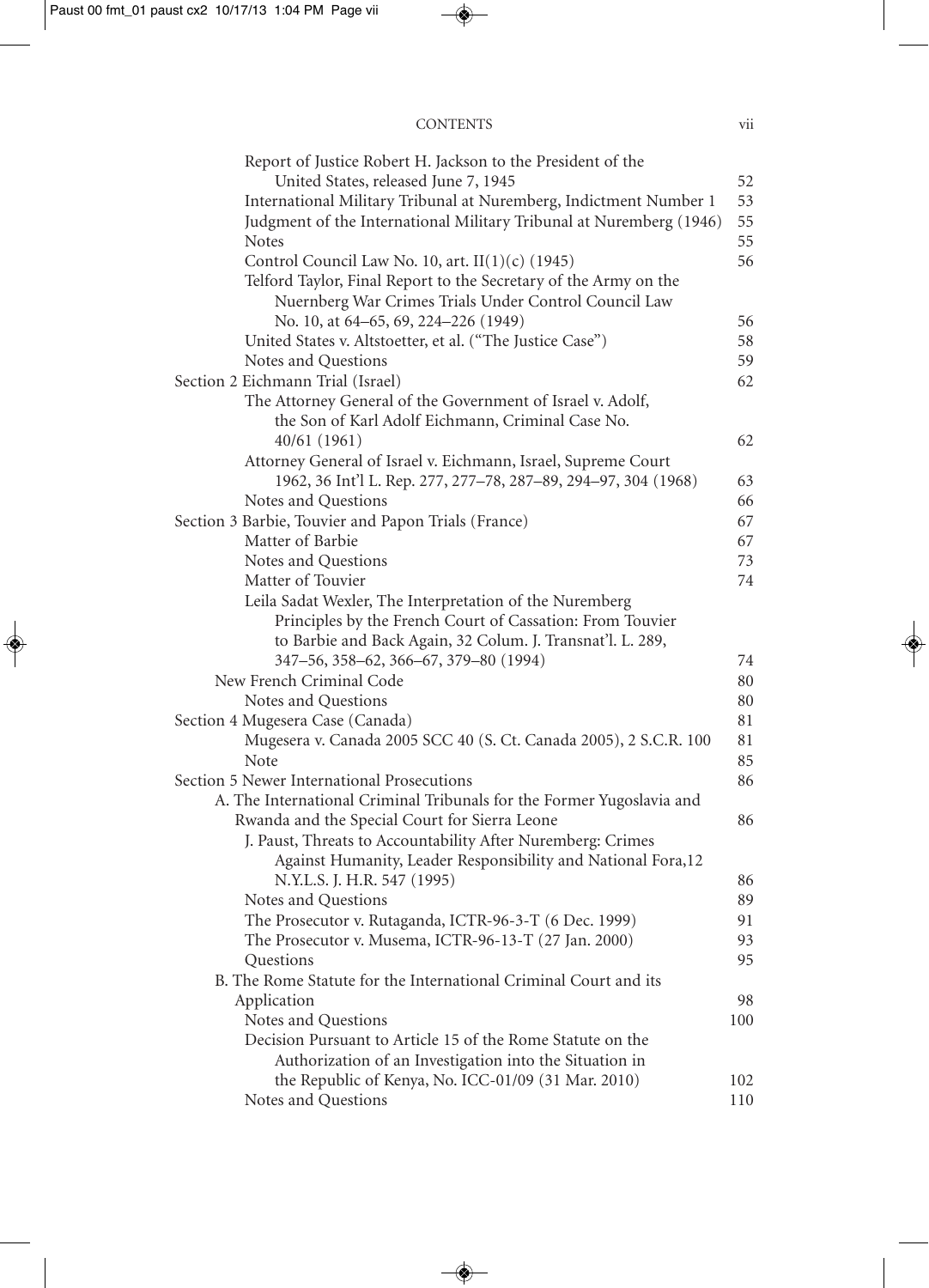| Chapter 3 · Genocide                                                  | 113 |
|-----------------------------------------------------------------------|-----|
| Section 1 The Convention                                              | 113 |
| Convention on the Prevention and Punishment of the Crime of           |     |
| Genocide, 78 U.N.T.S. 277                                             | 113 |
| Questions                                                             | 114 |
| A. Prosecutions Before the International Criminal Tribunal for        |     |
| Rwanda, The Prosecutor v. Jean-Paul Akayesu, ICTR-96-4-T              |     |
| (2 Sept. 1998)                                                        | 116 |
| Notes and Questions                                                   | 122 |
| The Prosecutor v. Rutaganda, ICTR-96-3-T (6 Dec. 1999)                | 125 |
| The Prosecutor v. Musema, ICTR-96-13-T (27 Jan. 2000)                 | 127 |
| Notes and Questions                                                   | 128 |
| B. Prosecutions Before the International Criminal Tribunal for Former |     |
| Yugoslavia                                                            | 131 |
| Notes and Questions                                                   | 134 |
| Section 2 Application in Bangladesh                                   | 134 |
| Paust & Blaustein, War Crimes Jurisdiction and Due Process:           |     |
| The Bangladesh Experience, 11 Vand. J. Trans. L. 1 (1978)             | 134 |
| <b>Notes</b>                                                          | 136 |
| Section 3 Genocide and Politicide                                     | 136 |
| Paust, Aggression Against Authority: The Crime of Oppression,         |     |
| Politicide and Other Crimes Against Human Rights, 18 Case             |     |
| W. Res. J. Int'l L. 283, 292-94, 304-05 (1986)                        | 136 |
| Hurst Hannum, International Law and Cambodian Genocide:               |     |
|                                                                       | 137 |
| The Sounds of Silence, 11 Human Rights Q. 82 (1989)                   | 141 |
| Questions                                                             | 142 |
| Section 4 U.S. Implementation                                         |     |
| Senate Committee on Foreign Relations, International Convention       |     |
| on the Prevention and Punishment of the Crime of Genocide,            |     |
| S. Exec. Rept. No. 92-6, 92d Cong., 1st Sess. 1-18 (4 May 1971)       | 142 |
| Questions                                                             | 145 |
| 1986 Lugar/Helms/Hatch Provisos as Approved by the Foreign            |     |
| Relations Committee                                                   | 145 |
| Extract: Vol. XII-7 UNA/USA Washington Weekly Report 1-3              |     |
| $(21$ Feb. 1986)                                                      | 146 |
| U.S. Legislation                                                      | 148 |
| U.N. Human Rights Commission, Res. 1987/25, Status of the             |     |
| Convention on the Prevention and Punishment of the Crime              |     |
| of Genocide                                                           | 149 |
| Notes and Questions                                                   | 150 |
| Paust, Congress and Genocide                                          | 150 |
| Questions                                                             | 152 |
| Chapter $4 \cdot$ War Crimes                                          | 155 |
| <b>Introductory Note</b>                                              | 155 |
| <b>Introductory Problem</b>                                           | 156 |
| Indictment of Fawaz Hussein                                           | 156 |

Sources of International Humanitarian Law 158

| × |  |  |
|---|--|--|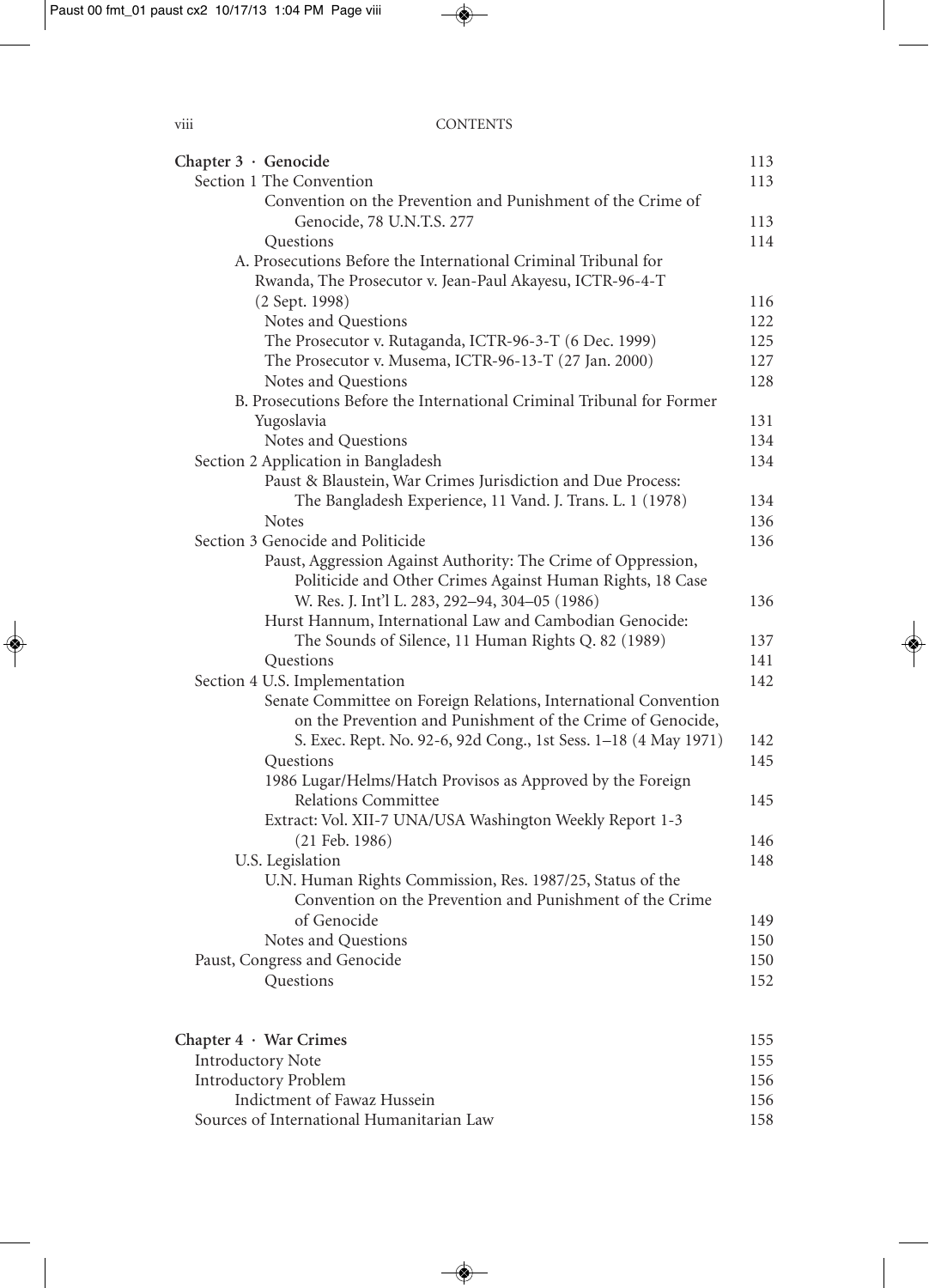#### CONTENTS ix

| Section 1 Applicability                                                     | 159 |
|-----------------------------------------------------------------------------|-----|
| U.S. Army Field Manual 27-10, The Law of Land Warfare (1956)                | 159 |
| J. Pictet (ed.), IV Commentary, Geneva Convention Relative                  |     |
| to the Protection of Civilian Persons in Time of War (1958)                 | 161 |
| Paust & Blaustein, War Crimes Jurisdiction and Due Process: The             |     |
| Bangladesh Experience, 11 Vand. J. Trans. L. 1, 11-15 (1978)                | 163 |
| Protocol Additional to the Geneva Conventions of 12 August 1949,            |     |
| and relating to the protection of victims of international armed            |     |
| conflicts (Protocol I) 8 June 1977                                          | 165 |
| Protocol Additional to the Geneva Conventions of 12 August 1949,            |     |
| and relating to the protection of victims of non-international              |     |
| armed conflicts (Protocol II) 8 June 1977                                   | 165 |
| Notes and Questions                                                         | 165 |
| The Geneva Protocols                                                        | 177 |
| Other Aspects of Internal Versus International Armed Conflicts              | 179 |
| Section 2 Types of War Crimes                                               | 181 |
| A. General                                                                  | 181 |
| U.S. Dep't of Army Field Manual 27-10, The Law of Land                      |     |
| <b>Warfare</b> (1956)                                                       | 181 |
| Notes and Questions                                                         | 182 |
| The Prosecutor v. Dusko Tadic, Decision on the Defence Motion               |     |
| for Interlocutory Appeal on Jurisdiction, ICTY Appeals                      |     |
| Chamber, IT-94-1-AR72 (2 Oct. 1995)                                         | 184 |
| Notes and Questions                                                         | 190 |
| B. Conduct of Hostilities and Other Protections                             | 195 |
| U.S. Dep't of Army FM 27-10, The Law of Land Warfare (1956)                 | 195 |
| The Declaration of St. Petersburg, (1868) (extract)                         | 196 |
| Hague Declaration No. IV, July 29, 1899, para. 3                            | 197 |
| Geneva Protocol of 1925, (Protocol prohibiting the use in War               |     |
| of Asphyxiating, Poisonous or other Gases, and of                           |     |
| Bacteriological Methods of Warfare), done in Geneva                         |     |
| 17 June 1925, L.N.T.S. 1929 No. 2138, 26 U.S.T. 571,                        |     |
| T.I.A.S. No. 8061                                                           | 197 |
| Hague Convention (No. IV) Respecting the Laws and Customs                   |     |
| of War (1907)                                                               | 197 |
| Notes and Questions                                                         | 197 |
| The Dreierwalde Case Trial of Karl Amberger (Formerly                       |     |
| Oberfeldwebel), Case No. 7, BRITISH MILITARY COURT,                         |     |
| WUPPERTAL, 11th-14th March, 1946 from U.N. War Crimes                       |     |
| Commission, Law Reports of Trials of War Criminals, 81,                     |     |
| 86-87 (1947)                                                                | 205 |
| United States v. von Leeb, et al., 10 Trials of War Criminals 3,            |     |
| 11 Trials of War Criminals 528-29, 562-63 (1948)<br>(The High Command Case) |     |
| United States v. List, et al., 11 Trials of War Criminals 757,              | 206 |
| 1248-49, 1250, 1252-54, 1270-71 (1948)                                      |     |
| (The Southeast [Hostages] Case)                                             | 208 |
| Notes and Questions                                                         | 211 |
|                                                                             |     |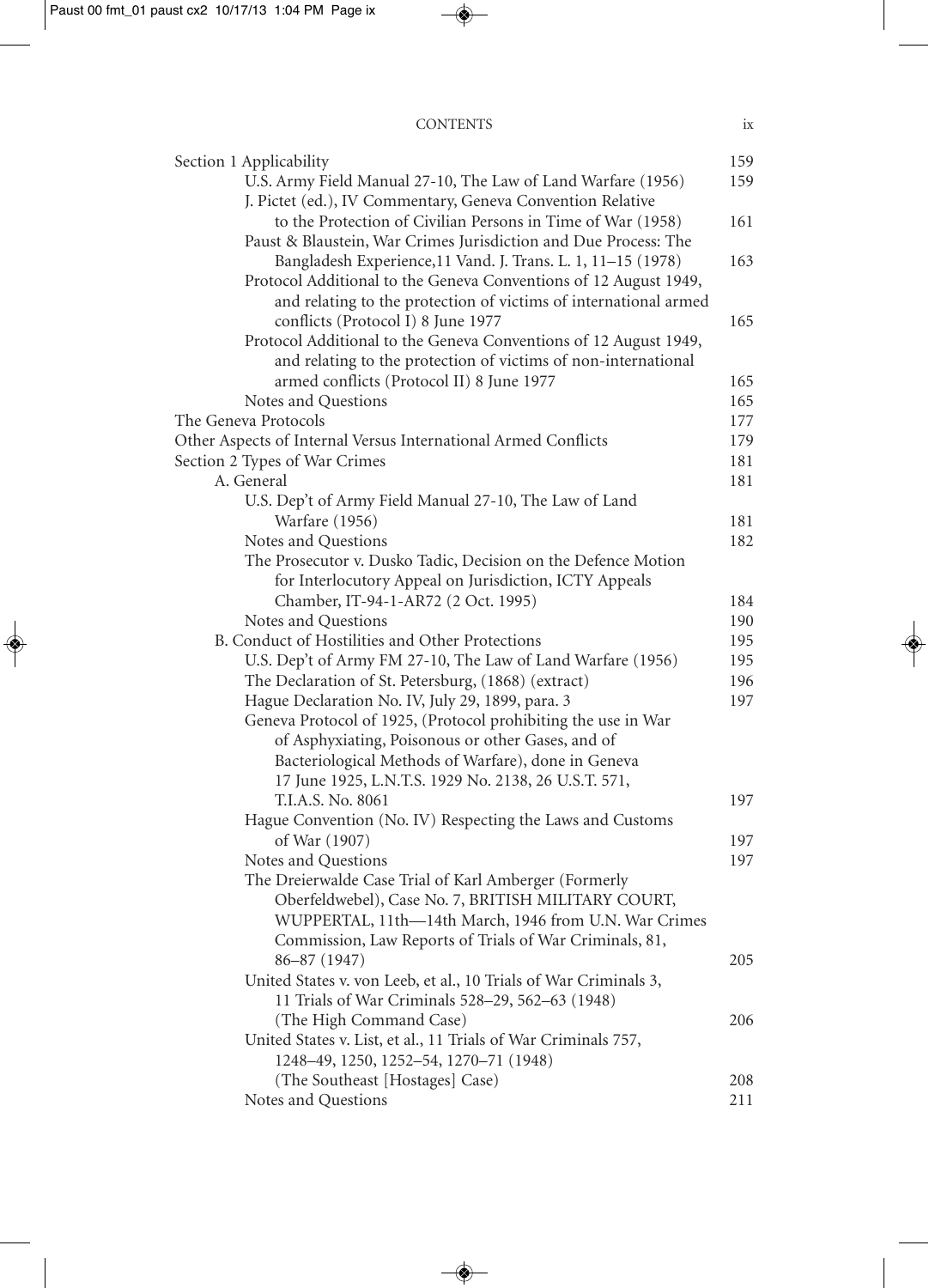x CONTENTS

| Instructions for the Government of Armies of the United States<br>in the Field, General Orders No. 100 (1863) (the Lieber Code) | 213        |
|---------------------------------------------------------------------------------------------------------------------------------|------------|
| Geneva Convention Relative to the Protection of Civilian Persons<br>in Time of War of August 12, 1949, 75 U.N.T.S. 287          | 213        |
| Geneva Convention Relative to the Treatment of Prisoners of War,<br>12 August 1949, 75 U.N.T.S. 135                             | 213        |
| Notes and Questions                                                                                                             | 213        |
| Chapter $5 \cdot$ Civil Sanctions                                                                                               | 223        |
| A. The Right of Access and to a Remedy                                                                                          | 223        |
| General Comment No. 13, Report of the Human Rights Committee<br>39 U.N. GAOR, Supp. (No. 40), at 143, U.N. Doc. A/39/40         |            |
| (Twenty-first session 1984), reprinted at International Human                                                                   |            |
| Rights Instruments, U.N. Doc. HRI/GEN/1 (4 September 1992),                                                                     |            |
| at 13.                                                                                                                          | 223        |
| General Comment No. 15, 41 U.N. GAOR, Supp. No. 40,                                                                             |            |
| Annex VI, at 117, U.N. Doc. A/41/40 (Twenty-third session 1986),                                                                |            |
| reprinted at International Human Rights Instruments,                                                                            | 223        |
| U.N. Doc. HRI/GEN/1 (4 September 1992), at 17-19.<br>General Comment No. 24, U.N. Doc. CCPR/c/21/rev.1/add/6                    |            |
| (Nov. 2, 1994)                                                                                                                  | 224        |
| Notes and Questions                                                                                                             | 225        |
| B. U.S. Federal Statutes                                                                                                        | 226        |
| Alien Tort Claims Act (ATCA or ATS), 28 U.S.C. § 1350                                                                           | 226        |
| Torture Victim Protection Act (TVPA), Public Law 102-256,                                                                       | 226        |
| 106 Stat. 73 (1992)<br>The Antiterrorism Act (ATA), 18 U.S.C. §§ 2331-2337                                                      | 227        |
| Notes and Questions                                                                                                             | 229        |
| C. Cases                                                                                                                        | 233        |
| Filartiga v. Pena-Irala, 630 F.2d 876 (2d Cir.1980)                                                                             | 233        |
| Filartiga v. Pena-Irala, 577 F. Supp. 860 (E.D.N.Y. 1984)                                                                       | 241        |
| Notes and Questions                                                                                                             | 242        |
| Forti v. Suarez-Mason, 672 F. Supp. 1531 (N.D. Cal. 1987)                                                                       | 245        |
| Forti v. Suarez-Mason, 694 F. Supp. 707 (N.D. Cal. 1988)                                                                        | 253        |
| Notes and Questions                                                                                                             | 255        |
| Paul v. Avril, 812 F. Supp. 207 (S.D. Fla. 1993)                                                                                | 257        |
| Question                                                                                                                        | 259        |
| Xuncax v. Gramajo, 886 F. Supp. 162 (D. Mass. 1995)                                                                             | 259        |
| Notes and Questions                                                                                                             | 263        |
| Kadic v. Karadzic, 70 F.3d 232 (2d Cir. 1995), cert. denied,                                                                    |            |
| 518 U.S. 1005 (1996)                                                                                                            | 263        |
| Notes and Questions                                                                                                             | 271        |
| Almog v. Arab Bank, PLC 471 F. Supp.2d 257 (E.D.N.Y. 2007)                                                                      | 273        |
| Note                                                                                                                            | 277        |
| Sosa v. Alvarez Machain, 542 U.S. 692 (2004)                                                                                    | 277        |
| Notes and Questions                                                                                                             | 288        |
| Kiobel, et al. v. Royal Dutch Petroleum Co., et al., U.S. (2013)<br>Notes and Questions                                         | 292<br>306 |
|                                                                                                                                 |            |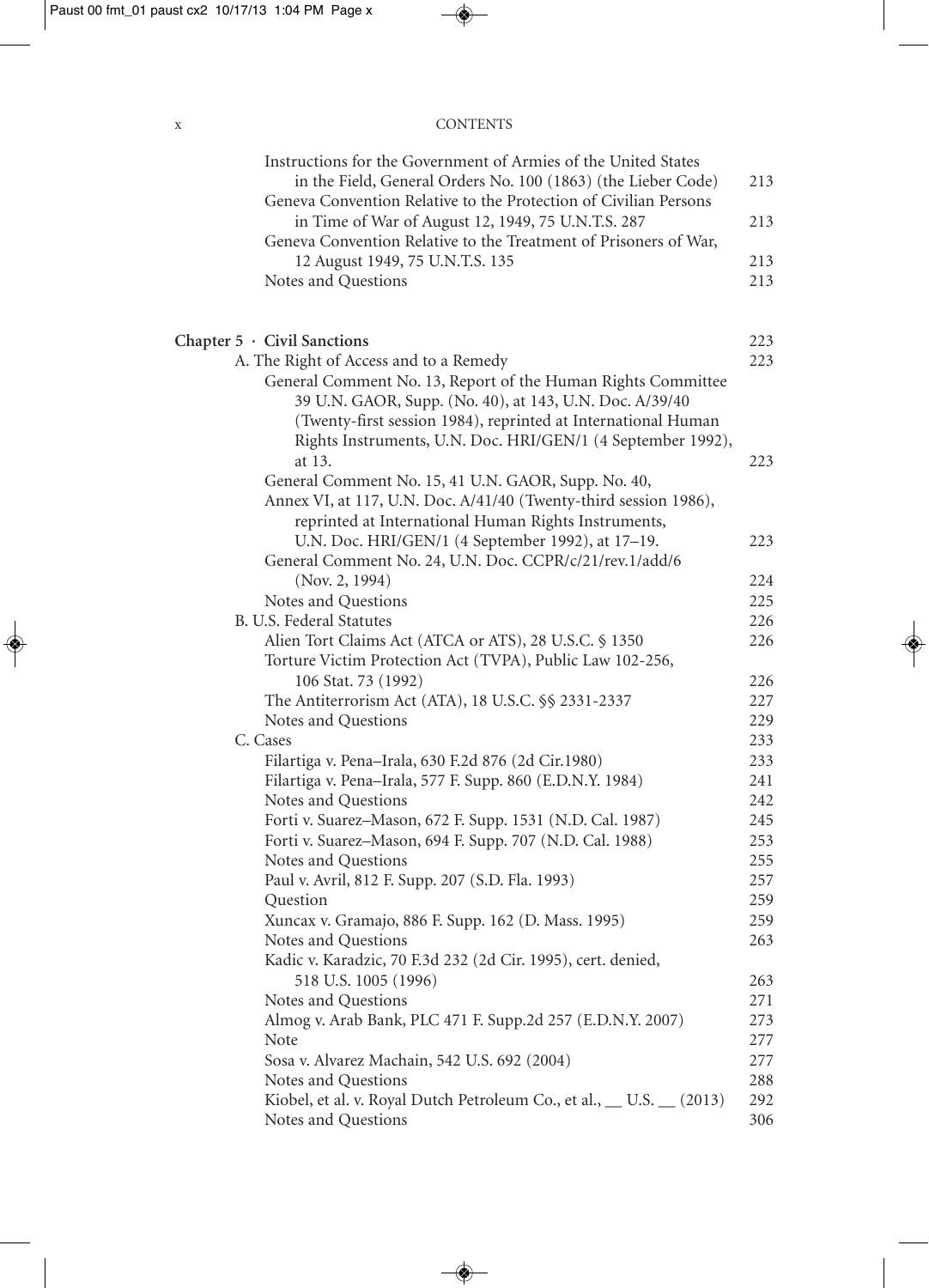#### CONTENTS xi

#### **PART TWO · DOCUMENTS SECTION** 311

| United States Constitution                                                     | 313 |
|--------------------------------------------------------------------------------|-----|
| Charter of the United Nations, T.S. 993, 59 Stat. 1031, 1976                   |     |
| Y.B.U.N. 1043 (June 26, 1945)                                                  | 315 |
| Declaration on Principles of International Law Concerning Friendly             |     |
| Relations and Co-operation Among States in Accordance with the                 |     |
| Charter of the United Nations, October 24, 1970, U.N. G.A. Res. 2625,          |     |
| 25 U.N. GAOR, Supp. No. 28, at 121, U.N. Doc. A/8028 (1971)                    | 322 |
| Universal Declaration of Human Rights, U.N. G.A. Res. 217A,                    |     |
| 3 U.N. GAOR, U.N. Doc. A/810, at 71 (1948)                                     | 325 |
| International Covenant on Civil and Political Rights, (ICCPR) 999              |     |
| U.N.T.S. 171 (Dec. 9, 1966)                                                    | 330 |
| American Declaration of the Rights and Duties of Man, OAS Res.                 |     |
| XXX (1948), OAS Off. Rec. SEA/Ser. L/V/I.4 Rev. (1965)                         | 346 |
| American Convention on Human Rights, OAS Treaty Ser.                           |     |
| No. 36 (1969), 144 U.N.T.S. 123                                                | 349 |
| Convention Against Torture and Other Cruel, Inhuman or                         |     |
| Degrading Treatment or Punishment, 1465 U.N.T.S. 85                            |     |
| (Dec. 10, 1984)                                                                | 359 |
| Instructions for the Government of Armies of the United States                 |     |
| in the Field, General Orders No. 100 (1863) (the 1863 Lieber Code)             | 363 |
| Hague Convention (No. IV) Respecting the Laws and Customs of War on            |     |
| Land, and Annex, done at The Hague, Oct. 18, 1907, 36 Stat. 2277,              |     |
| T.S. No. 539, 1 Bevans 631                                                     | 368 |
| List of War Crimes Prepared by the Commission on the Responsibility of the     |     |
| Authors of the War and on Enforcement of Penalties, Presented to the           |     |
| Preliminary Peace Conference, Paris, 29 March 1919 (members: Belgium,          |     |
| British Empire, France, Greece, Italy, Japan, Poland, Roumania, Serbia,        |     |
| United States)                                                                 | 373 |
| Geneva Convention Relative to the Treatment of Prisoners of                    |     |
| War of 12 August 1949, 75 U.N.T.S. 135, 6 U.S.T. 3316, T.I.A.S.                |     |
| No. 3364                                                                       | 375 |
| Geneva Convention Relative to the Protection of Civilian Persons               |     |
|                                                                                | 385 |
| in Time of War of August 12, 1949 (GC)                                         |     |
| Protocol Additional to the Geneva Conventions of 12 August 1949, and           |     |
| relating to the protection of victims of international armed conflicts         |     |
| (Protocol I), 8 June 1977                                                      | 400 |
| Protocol Additional to the Geneva Conventions of 12 August 1949, and           |     |
| relating to the protection of victims of non-international armed               |     |
| conflicts (Protocol II), 8 June 1977                                           | 414 |
| Charter of the International Military Tribunal at Nuremberg,                   |     |
| Annex to the London Agreement (8 Aug. 1945), 82 U.N.T.S. 279                   | 421 |
| Tokyo Charter for the International Military Tribunal for the Far East (1946), |     |
| as amended by General Orders No. 20 (26 April 1946), T.I.A.S. No. 1589         | 428 |
| Allied Control Council Law No. 10 (20 Dec. 1945), Control                      |     |
| Council for Germany, Official Gazette 50 (Jan. 31, 1946)                       | 433 |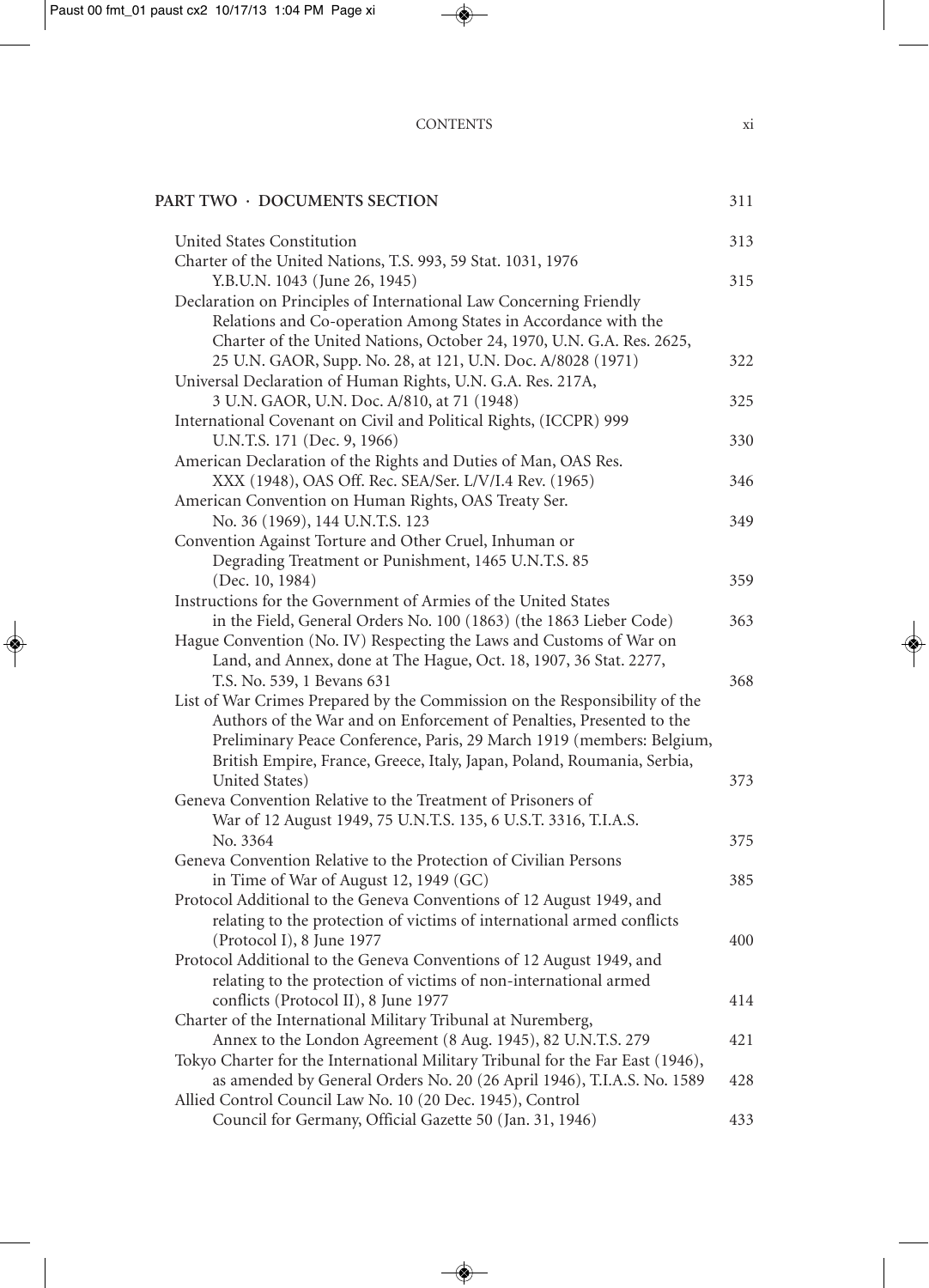#### xii CONTENTS

| Principles of the Nuremberg Charter and Judgment, Formulated by the      |     |
|--------------------------------------------------------------------------|-----|
| International Law Commission, 5 U.N. GAOR, Supp. No. 12, at 11-14,       |     |
| para. 99, U.N. Doc. A/1316 (1950)                                        | 436 |
| Statute of the International Criminal Tribunal for Former                |     |
| Yugoslavia, U.N. S.C. Res. 827 (1993)                                    | 437 |
| Statute of the International Tribunal for Rwanda, U.N. S.C. Res. 955     |     |
| $(8$ Nov. 1994)                                                          | 446 |
| Rome Statute of the International Criminal Court, Adopted by the         |     |
| U.N. Diplomatic Conference, July 17, 1998                                | 457 |
| Convention on the Prevention and Punishment of the Crime of Genocide,    |     |
| 78 U.N.T.S. 277 (1948)                                                   | 521 |
| International Convention on the Suppression and Punishment of the Crime  |     |
| of "Apartheid," done in New York, Nov. 30, 1973,                         |     |
| 1015 U.N.T.S. 243 (1974)                                                 | 523 |
| International Convention on the Elimination of All Forms of              |     |
| Racial Discrimination, 660 U.N.T.S. 195 (1966)                           | 525 |
| International Convention Against the Taking of Hostages, 1316            |     |
| U.N.T.S. 205 (1979)                                                      | 532 |
| International Convention for the Protection of All Persons From Enforced |     |
| Disappearance, adopted by U.N. G.A. Res. 61/177 (20 Dec. 2006)           | 537 |
| Inter-American Convention on the Forced Disappearance of Persons,        |     |
| done in Belen, Brazil, June 9, 1994                                      | 551 |
| Protection of Human Rights and Fundamental Freedoms                      |     |
| While Countering Terrorism, U.N. G.A. Res. 59/191 (20 Dec. 2004)         | 556 |
| Human Rights and Terrorism, U.N. G.A. Res. 59/195 (20 Dec. 2004)         | 557 |
| Lawfulness of Detentions by the United States in Guantanamo Bay,         |     |
| Parliamentary Assembly, Council of Europe, Resolution 1433               |     |
| (26 April 2005)                                                          | 559 |